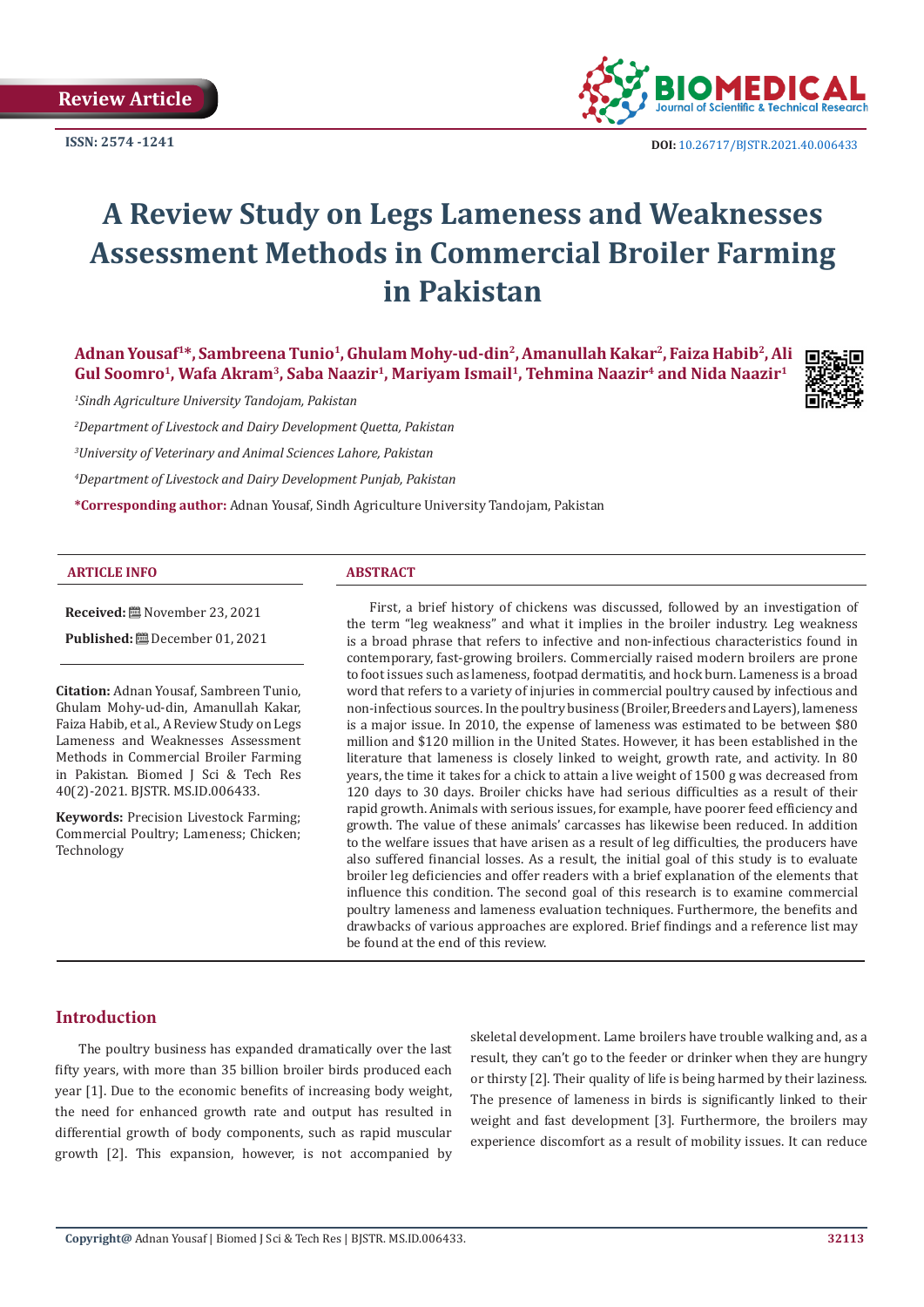bird's activity and cause a variety of issues, such as hock burns and chest dirtiness [4]. Broiler chicks are protected against frailty by a rapid development rate coupled by appropriate feeding, good management, ideal lighting and temperature, and a disease-free environment [5]. Leg diseases are caused by the lack of any of these components in combination with inherent weight-bearing features [3]. Infectious, developmental, metabolic, and degenerative diseases can all cause leg weakness. Leg ailment is associated with a higher rate of morbidity than mortality [3]. The handicapped bird, on the other hand, suffers from discomfort, is unable to obtain food and water, and eventually dies from inanition [6]. As a result, the initial goal of this study is to evaluate broiler leg deficiencies and offer readers with a brief explanation of the elements that influence this condition [7]. Nutritional deficiencies, mechanically produced injuries, toxins, genetic abnormalities, infections infectious illnesses, sex, weight and development rate, age, feed conversion efficiency, handling, and mobility are all variables that contribute to leg weakness [8]. The second goal of this research is to examine broiler lameness and lameness evaluation techniques.

#### **Leg Problems**

Broiler nutritional and physical density rose as a result of the food modifications. Higher nutrient intakes, as well as a combination of these two variables, have resulted in a significant increase in broiler growth rates [9]. To use this genetic potential for growth, the time until the chick reaches a live weight of 1500 g was lowered from 16 weeks to 4 weeks. Good highly concentrated feed in pellet form and intensive lighting cycles are necessary [10]. A high body weight has also been chosen for the creation of more breast muscles, in addition to a selection for quick growth to rap to accomplish. This causes the chicks' conformation to alter, which can lead to bone deformities [11]. In addition to the welfare issues caused by leg difficulties, the producer will suffer a financial loss. Animals with serious issues have a poorer feed efficiency and develop at a slower rate. These animals' carcass quality will deteriorate as well [12].

#### **Occurrence**

The majority of broiler lameness is caused by skeletal anomalies, although this is difficult to explain. Increases in the mortality rate, "the cull," the percentage of rejected chicks, and "downgrades from trimming" [13] may result from the costs and losses incurred as a result of bone abnormalities. Broiler losses due to skeletal anomalies are considerable (Garner et al., 2002). At some stables, up to 90% of the birds in slaughter age show some degree of lameness [14], and roughly 30% of the birds are just too badly handicapped [15].

#### **Behavioral Changes**

A roaster's day is spent for the most part. The hens appear to

sleep around a quarter of the time and do nothing more than half of the time. A healthy chicken spends 76% of its time laying down. This proportion rises with age, and it appears to be substantially greater with a higher level of lameness (up to 86%).

# **Defects and their Types**

Broiler lameness is caused by a variety of factors, including abnormalities and illness. Heavy, disease-free birds wander about her as though she's in pain and want to stay. This might imply that the discomfort is caused by body weight and strain on the bones and tissues [16].

#### **Abnormalities of the Bones**

Nutritional deficiencies, mechanically produced injuries, toxins, and genetic flaws are all possible causes of bone abnormalities [17]. All of these features are more important in fast-growing chicken breeds. They require it for their quick expansion. Because their bones are not fully formed, they are more prone to damage as they consume more and more specialized nutrients. As a result, bone anomalies are prevalent in commercial broiler production.

#### **Valgus-Varus**

A "knock-kneed" look is caused by valgus deviation. When the tars metatarsus is lined up with the tibiotarsus, the tars metatarsus deviates laterally. It's the most frequent type of long bone deformity, and it's also the most dangerous [18]. This aberration gives the impression of being 'bowlegged.' The tars metatarsus differs in that it now wonders whether she will be positioned on a line with the tibiotarsus. This aberration is less frequent, but it can cause serious walking problems [19].

#### **Dyschondroplasia of the Tibia (Td)**

TD appears to be a dissociation of growth plate chondrocyte proliferation and leg extension during endochondral calcification [20].

### **Rickets**

This is most likely the most well-known bone disease in poultry. When bone mineralization is decreased, this occurs. A lack of calcium and phosphorus, or an imbalance between the two, is the most prevalent cause [21]. 'Rickets' can affect both rapid and slowgrowing chicks, although they are exacerbated by the increased requirement for nutrition during growth.

#### **Necrosis of the Femoral Head**

The reasons of this condition are unknown, but it has the potential to impact the entire house. The incapacity of the broilers to stand up is the most obvious sign [22]. It is the end of the femur when an autopsy is performed on the birds. Although broilers can respond to vitamin D3 in drinking water, this approach does not always effective [23].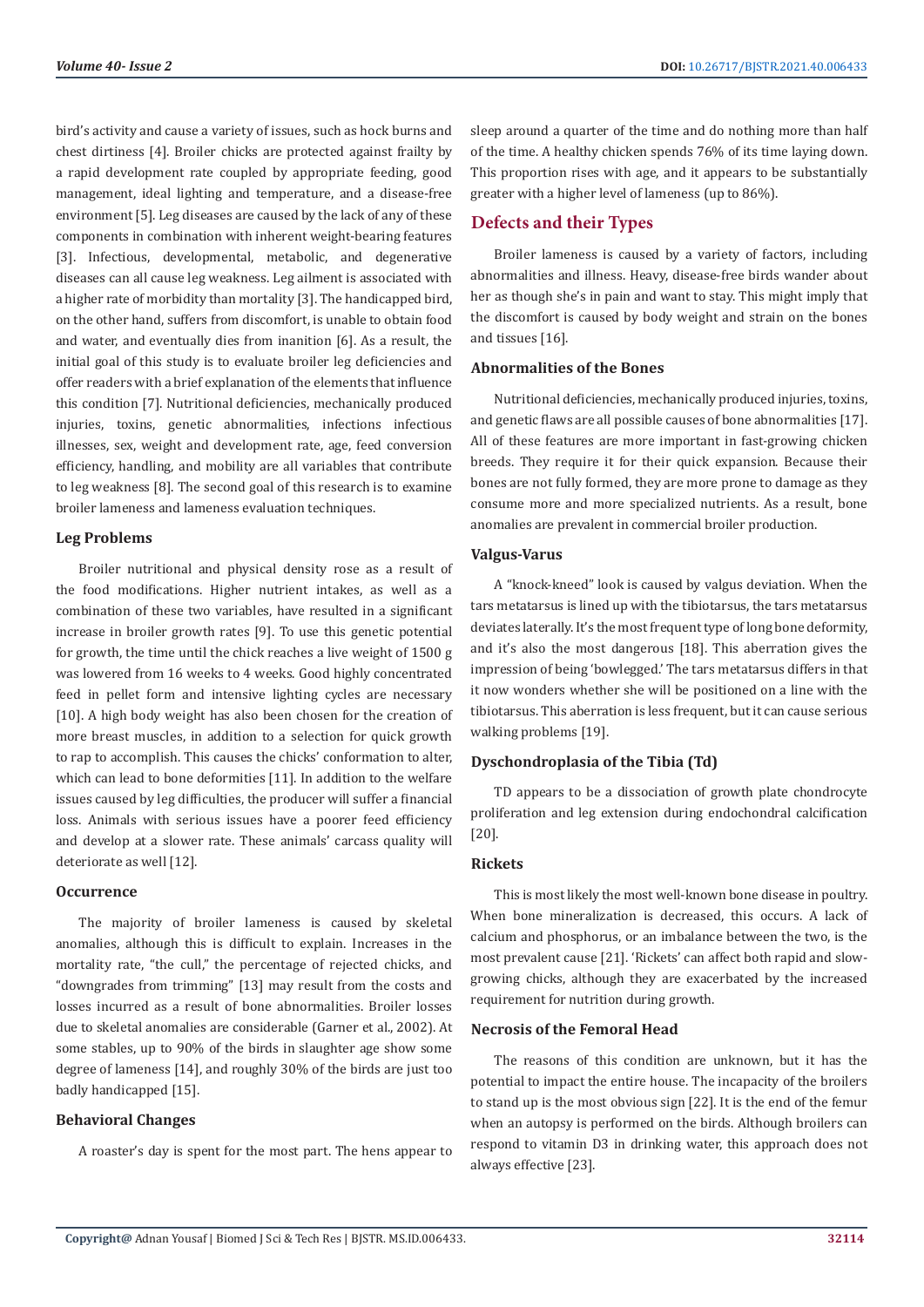#### **Chondrodystrophie**

Shorter bones with various anomalies can occur in poultry lacking in water-soluble vitamins. If the deficit is severe enough, the supporting gastronomies tendon might slide cartilage [24].

#### **Dermatitis due to Contact**

Feet burns, also known as contact dermatitis, have been more common in broilers during the last few decades. Contact dermatitis is thought to be induced by the ammonium chemical's action on the urea in the litter. There is also evidence that the occurrence and severity of contact dermatitis are related to the litter and air quality, and hence to welfare factors other than pain [25]. Because of the amount of time spent sitting and the poor quality of the litter, contact dermatitis is evident. The amount of time the chicks spend sitting and reclining rises with age, from 75% in the first week to 90% at five weeks [26]. Footpad dermatitis is a form of contact dermatitis that causes sores on the soles of chickens' feet. Swelling and necrotizing tissue can develop or be seen in more severe instances [27]. This might pose a food safety issue since these lesions could be utilized as a bacterial entry point. As a result, the carcass quality suffers [28].

# **Viruses and Infectious Diseases**

#### **Pathogens**

Reovirus, Mycoplasma sinoviae, Staphylococcus aureus, and Retroviruses are the most common infections that cause lameness.

#### **Reovirus**

Avian reoviruses, which cause viral arthritis and tenosynovitis (tendon sheath inflammation), are common in the broiler business. The virus is thought to propagate by 'avian egg transmission,' especially because the infection was discovered in seemingly normal commercial chicken embryos. Mild to moderate lameness characterizes the clinical picture, with enlarged "hocks" and a significant increase in fluid in the "hock" joints [29].

#### **Mycoplasma Synovial**

Mycoplasma Synoviae causes respiratory infections in hens and turkeys, as well as airsacculitis and synovitis. M. synoviae's effects were originally discovered in the 1950s, and the organism is still known. The pathogenicity of distinct strains of M. synoviae is a distinguishing feature of the organism. The disorders of the respiratory tract and/or synovitis appear to be unaffected by any of these [30].

#### **Retroviruses**

The avian leucosis viruses are among the most significant retroviruses. They are further split into subcategories. One of the most economically important diseases in broilers is avian leucosis virus subgroup J (ALV-J). The nodes are made up of myelocytes with eosinophilic cytoplasmic granules. Other forms of lesions, such as lengthy sarcomas with aberrant feathers and myelocyte infiltration in the bones and periosteum of the sternum and ribs, may develop [31].

### **Staphylococcus Aureus**

In the commercial Poultry, Staphylococcus aureus is a major source of disease. S. aureus infection can result in septicemia (the prevention of harmful bacteria and their toxins in the blood), bone and joint infections, abscesses, and dermatitis, among other clinical manifestations [32]. Such diseases affect animal welfare and result in financial losses at the slaughterhouse owing to downtime, lower production, and corpse contamination [33].

#### **Mycotoxins**

Mycotoxins are one of the dietary variables that induce skeletal illnesses including Rickets, Articular Gout, and Tibia Dyschonroplasia, as well as a number of other bone diseases in broilers [34]. Because mycotoxins such as aflatoxin, ochratoxin, and fusarium toxin are poisonous to the liver and kidney, they cause rickets by preventing vitamin D3 conversion and absorption [35].

#### **Lameness**

Lameness is the leading cause of poor wellbeing in broiler hens, according to European Commission research [36]. Lameness is a broad term for a variety of broiler chicken injuries caused by infectious and non-infectious sources [37]. In the broiler business, lameness is also a major issue. The financial losses caused by lameness in commercially raised broilers are significant [38]. The cost of lameness in the United States was estimated to be between \$80 million and \$120 million in 2010 [39].

# **Causes Lameness**

Infectious diseases, heredity, sex, weight and growth rate, age, feed conversion efficiency, nutrition, handling, and movement are all variables that contribute to lameness. These aspects will be explored in greater detail further down [40]. The genetic selection and management of non-infectious and non-nutritional bone abnormalities are the most important variables here [40].

#### **Weight and Growth Rate**

The quickly rising weight will place additional demands on the juvenile skeleton, and the resulting form change may affect the forces generated throughout the run. The high 'Gait Score' in broilers might be due to discomfort, biomechanical issues, or a combination of the two [41]. Observed at the connection between lameness, weight, growth rate, and age. Weight and growth rate were found to be significant variables in the development of lameness [42].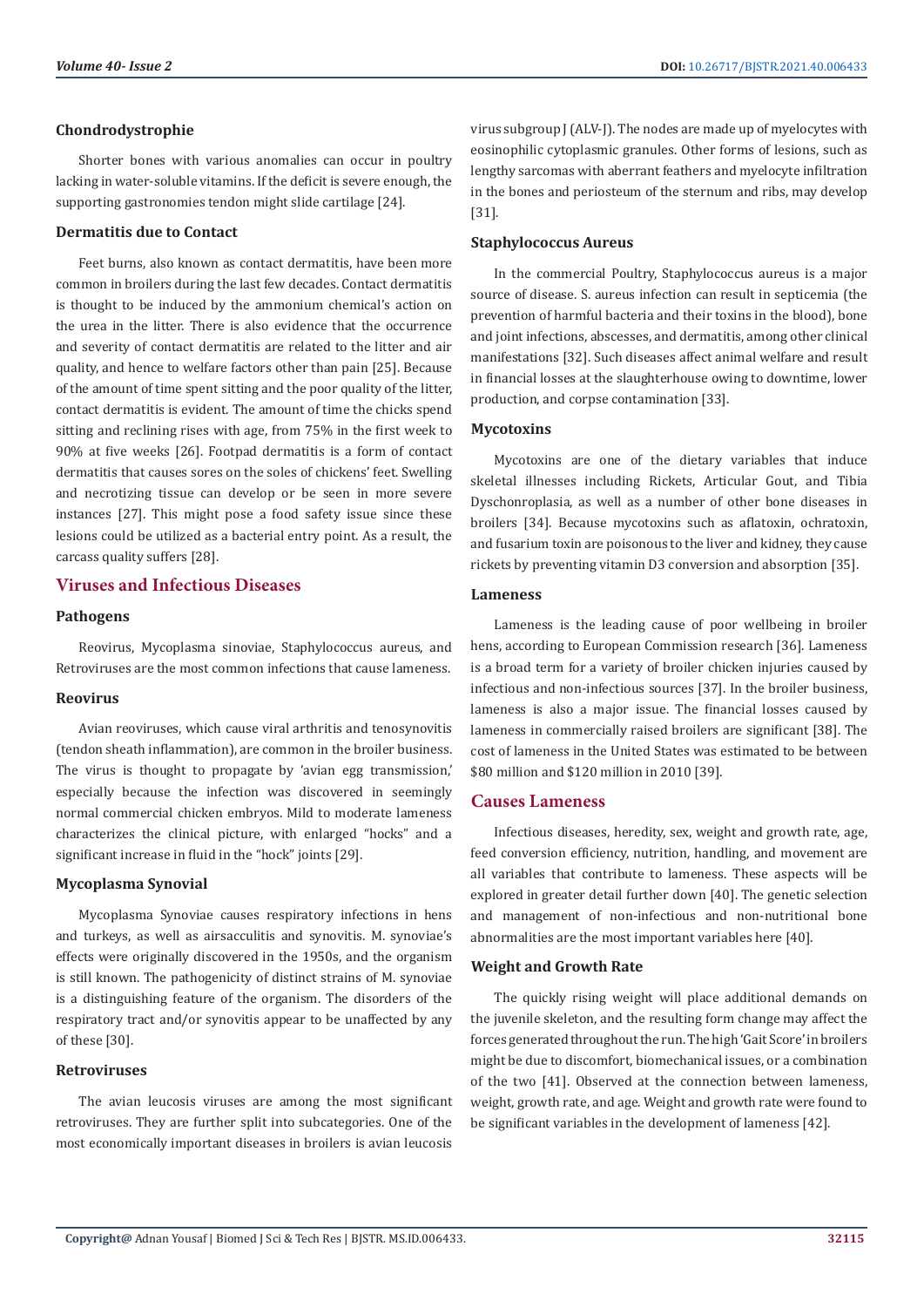#### **Gender**

Lameness affects both males and females. Male chicks, on the other hand, have greater difficulties than female chicks, even when body weight is taken into account. The male had a 'gait score' that was nearly half a unit higher [43].

#### **Genetics**

There is evidence that the prevalence of 'leg weakness' differs between different commercial breeds that perform similarly in other areas [44]. Various genetic studies have revealed that the aetiology of lameness is bone anomalies with a degree of heredity [45]. Lameness appears to be more frequent in some breeds than in others. As a result, positive selection against these traits is feasible [46].

#### **Age**

It was discovered that with age, one's ability to walk correctly diminished [47]. The hens could still run well at four weeks of age. Less than 1% of these birds got a gait score of 4 or 5. At 6 weeks of age, broilers walked substantially poorly and could run significantly worse. The pace at which the chicks deteriorated was faster between 4 and 6 weeks than between 6 and 7 weeks [47].

# **Feed (Nutrients)**

Nutrients have been demonstrated to be crucial for proper skeletal development. To avoid leg problems in broilers, they need a well-balanced feed. A lack of water-soluble vitamins, manganese, or zinc, for example, might result in shorter bones with valgus anomalies. In addition, a shortage of nutrition in fast-growing hens might aggravate 'rickets' [48]. Biotin deficiencies in feeding regimens resulted with an increase in footpad dermatitis [49].

#### **Feeding Schedule and Composition**

The development of bone abnormalities that are not induced by infection can be reduced by reducing the growth rate by dietary restriction. It's possible that calorie restriction works by decreasing muscle tissue growth, allowing bone tissue to grow at a faster pace. A study was conducted to see if changing the feed pattern or the early feeding pattern would have an effect [50]. A reduced incidence of TD, less "hock burn, a better stride, lower body weight, and improved feed conversion were all linked to fewer meals per day. It was hypothesized that this was due to a well-organized eating schedule, which resulted in increased activity [49].

#### **Management**

Bedding, ventilation, heating, lighting schemes, feeding, occupation, and cage enrichment are only a few examples of management. Consultants, according to management, are deficient in these factors, which is the primary reason of the high prevalence of foot pad dermatitis. Producers are urged to enhance ventilation and begin reasonably early. It's also a good idea to use thin layers of litter and switch from straw to wood shavings every now and again. Scraping the hens would be easier, and it would be easier to keep it dry and ventilated [51].

### **Litter**

Litter on the ground is crucial for keeping chickens. An excellent litter material is one that can absorb and release a significant amount of moisture. Wine wood shavings and straw are the most often utilized materials in practice [52]. It was also shown that chicks that sat on wood shavings were more active than those which were on straw. This might also be an opportunity to be less lame [53].

# **Heating and Ventilation**

Leg problems are more common when the weather is either hot or too cold. When there is a low occupancy, it is clear that the air has minimal impact on the quality of the chicks. The environment has an effect at a greater occupancy. The proportion of chicks with sick feet is smaller, and they are less dirty [54].

# **Lighting**

To enhance food intake and development rate, the broiler industry uses a continuous lighting or almost continuous illumination (23 h light: 1 h dark) standard [47]. Light may have a variety of effects on behavior, physiology, and well-being. Different light times have been observed to impact the lameness and development of chicks in research [5].

#### **Density (Placement)**

High occupancy may be used in a variety of ways to gain the most economic benefit. However, the capacity of the surface is restricted due to the negative impacts on development and quality. The chicks' exterior quality is clearly influenced by their employment. The quantity of chicks with red heels is substantially smaller and the redness of the soles is notably less at the lower occupancy of 16 chicks per m2. Furthermore, with low stocking densities, there are fewer variations for less dirty chicks [5].

#### **Enrichment**

From 33 days, it was proven that birds that were taught had less bone defects [3]. The sober environment may aid in the movement of the young ladies. Various initiatives to improve the surrounding environment have been attempted. Enriching the broiler house can increase activity and enhance the health of hens' bones, as well as their wellbeing [55].

#### **Assessment of Lameness**

Manual grading of bird movement and other farm activities are among the traditional ways for determining the gait score as a lameness indicator. Nonetheless, scoring the actions of broiler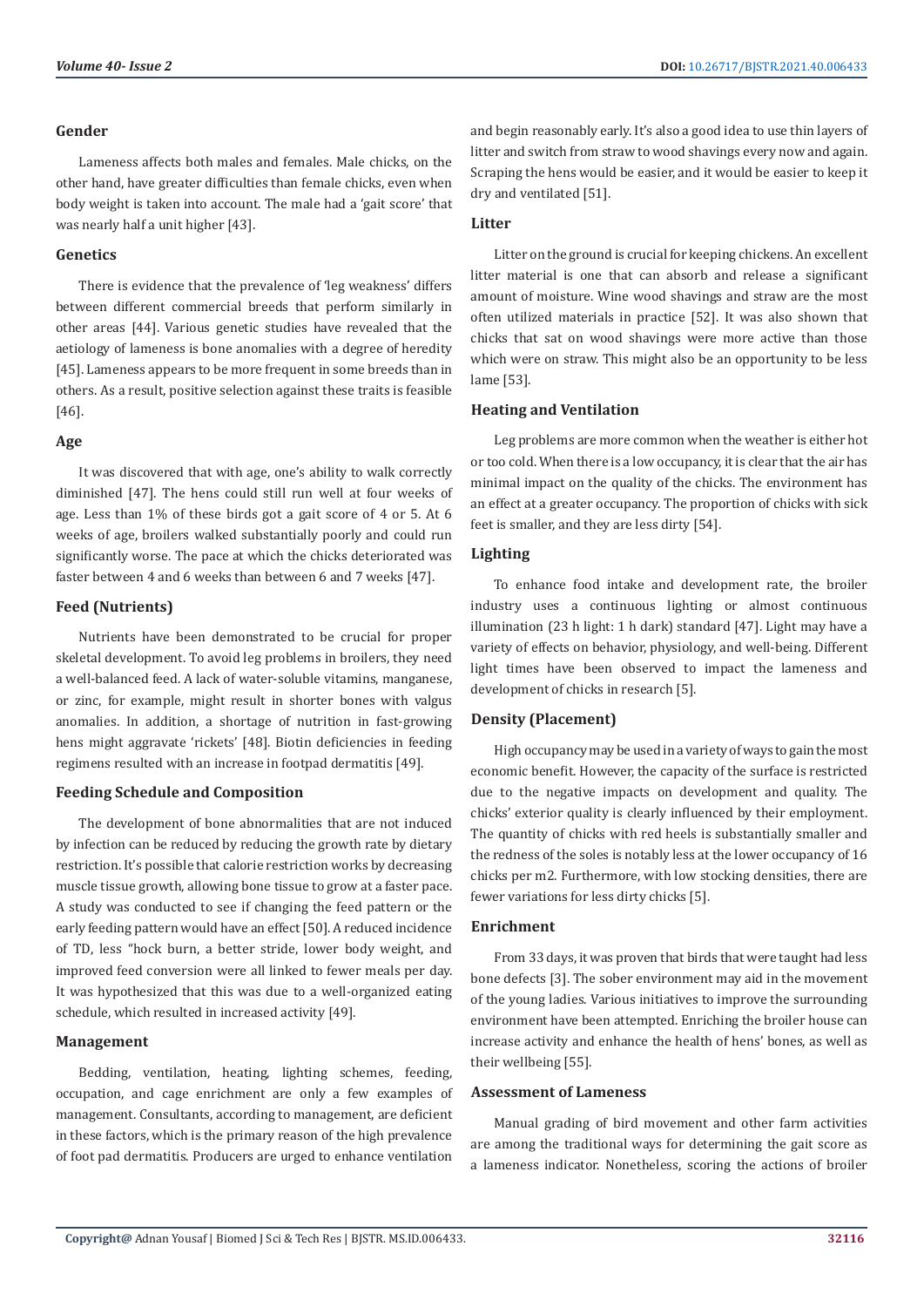chicks is challenging. Fully automated image analysis approaches have numerous potentials for lameness assessment as compared to older methods. Because it is becoming cheaper, an automatic video image approach to assess activity as an indication of lameness in broilers is becoming more common [51]. It is also a noncontact technique, allowing for more frequent data collection during the lives of broiler chicks. When data is automatically analyzed in realtime, there is no need for large data storage [20]. Non-invasive and non-intrusive measures can also be taken constantly and automatically throughout the life cycle of birds. It also avoids the biosecurity risk of having individuals visit various commercial farms to conduct visual gait grading for boiler chicks [16].

#### **Manual Assessment (Gait Scoring System)**

The first manual evaluation approach for evaluating the gait issue in birds by visually examining and assigning gait scores to each broiler chicken [56]. This technique assigns a score ranging from zero (no leg issues) to five (totally paralyzed) based on the following factors. 0 (healthy broiler); 1 (broiler moves quickly but has a slight walking deficiency); 2 (broiler moves quickly but has a significant walking deficiency); 3 (broiler moves quickly but has a significant deficiency); 4 (broiler cannot move quickly and has a serious difficulty); and 5 (broiler cannot move quickly and has a serious difficulty) (the broiler cannot move anymore).

#### **Bristol's System of Scoring**

The Gait Scoring Guide from the University of Bristol is frequently used to measure walking ability. The idea behind this rating system is the same as the Gait Scoring System. Each broiler is given a score from 0 to 5 based on a set of criteria. Experts determine the score [57]. Although this approach is popular due to its simplicity, it is still very subjective. It is dependent on the observer's knowledge and experience. Other research has found that the visual gait score's repeatability isn't fully dependable. According to other research, just the movement, not the pressure produced by the chick, is measured with this approach. As a result, it will not provide objective information on whether or not the animal is in pain [58].

#### **Automated Assessment Systems**

#### **System of Pedobarographs**

The intensity of the light will be proportional to the amount of pressure exerted [4]. A custom-built pedobarograph was used to do the gait analysis. The emulsion side of the photographic paper pressed closer against the glass when pressure was applied to the surface, distributing the light. On the bottom of the glass, you can see this. In order to protect the birds, the glass plate and the career were both covered with polythene-backed protective sheeting" (Benckhote, Whatman International Ltd). A 45-degree angle mirror is used under the glass to provide a uniform surface. The mirror

reflects the split light, which is recorded using a closed circuit camera (Panasonic WV-BP3101B0). Images were uploaded to a Powermac 8100/110 computer with a Scion LG-3 frame grabber card and processed using Scion Image (version 1.57) software after the video was captured on an S-VHS recorder (Panasonic AG-7355) (Scion Corporation, Maryland, USA). There were 12 frames per second in this experiment. Depending on the brightness of the point, each pixel is assigned a value between 1 and 254. After that, the system may be calibrated to correspond to applied pressure [59]. The following gait characteristics were assessed and compared between the groups:

- **1.** Acceleration (m/sec)
- **2.** Step rate (steps per minute)
- **3.** Depth of the step
- **4.** The length of each step
- **5.** The angle of the step

#### **Video Recordings**

The behavior of broiler chickens examined in relation to lameness in another research [26]. Between the ages of 39 and 49 days, comparisons were made between healthy broilers and lame birds. Healthy birds slept 76% of the time and stood and/or moved 24% of the time. Broilers with a gait score of 3 spend 86% of their time laying down. Broiler age was similarly linked to an increase in lying occurrences [39].

#### **Latency to a Lie Detector Test**

Another approach for determining lameness in broilers was reported by [4]. The length of time that birds stood in water was assessed, and the results were compared to previous findings. There was a significant (P<0.001) connection between bird gait ratings and LTL. In a broiler house, over 750 chickens between the ages of 32 and 45 days were examined. Almost all of the healthy broilers could stand for at least 15 minutes, whereas the majority of the lame broilers were able to sit down in less than five minutes.

#### **Avian Gate Force Plate Research**

Another method was developed by (Thapa et al. [58] to define the ground reaction force of birds. While the broilers walked on the experiment setting, the ground reaction force was measured. GRF patterns showed significant growth shifts. The force plate was shown to be an acceptable study instrument for capturing broiler ground response force patterns.

# **Broiler Lameness May Be Detected Using Precision Livestock Husbandry Techniques**

Automatically monitoring broiler chicken activity is one of the simplest techniques to detect lameness in broiler homes. Created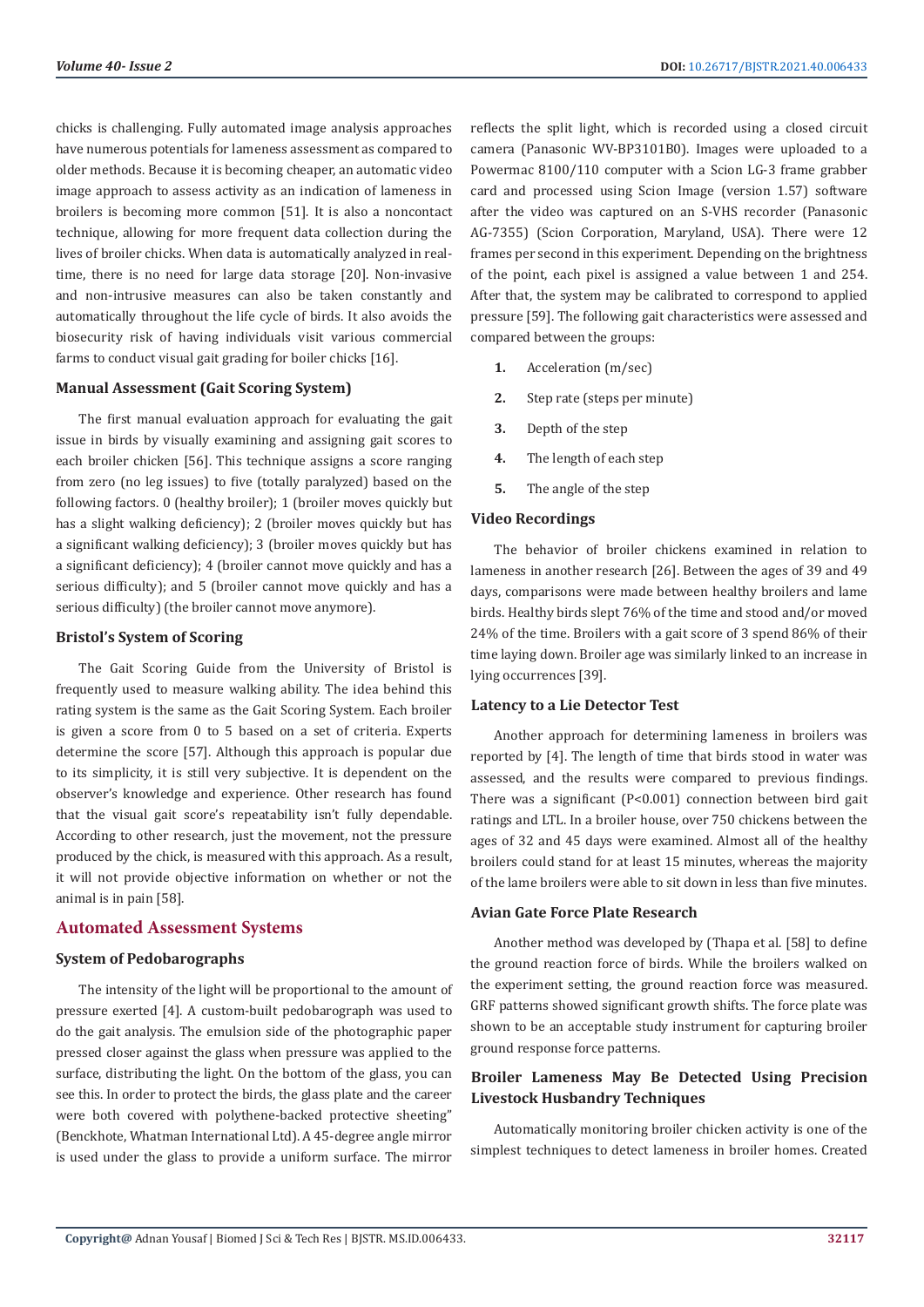a completely automated monitoring system to track the activity of broilers at various gait scores [26]. An automated video recording system was used to record the activity. The created system then automatically evaluated the pictures of the birds with six various levels of lameness. The findings revealed that there was a strong link between the lameness determined by an expert and the activities captured by an image monitoring technology [26]. There was also a significant decrease in the activity of broilers with a high gait score (GS4&GS5). As a result, it was determined that this approach may be utilized in broiler houses as an indication of high lameness levels (GS4&GS5). Another study [31] used image analysis to establish a novel approach for estimating the geographical usage of broilers. The lameness and the mobility captured by the image monitoring technology had a significant connection in both tests. The findings also revealed that there was a substantial correlation between broiler spatial usage and lameness degree and activity. As a result, it was also determined that the spatial usage of broilers may be used as a sort of activity indicator and criteria for determining lameness [4,60,61].

#### **Conclusion**

Leg weakness encompasses a wide spectrum of anomalies related to a variety of etiological reasons, as detailed in this research. It is clearly impacting the development and end-weight of broiler chickens, resulting in a significant financial loss for the farmer. As previously stated, many distinct factors impact broiler chicken leg weakness, which must be taken into account while handling broilers. Leg weakness can be avoided by altering the surroundings and eating habits. Artificial lighting and restricted nutrition can also slow down development rates. However, effective mental management techniques should be used.

#### **Conflict of Interest**

There is no conflict of interest.

#### **References**

- 1. Baere De, Zoons KJ (2003) Strooiselkwaliteit bij vleeskuikens: een belangrijk aandachtspunt. Pluimvee Nr: 36.
- 2. Akbas YS, Yalcin S, Ö[zkan, Kırkpınar F, Takma](https://www.european-poultry-science.com/Heritability-estimates-of-tibial-dyschondroplasia-valgus-varus-foot-pad-dermatitis-and-hock-burn-in-broiler,QUlEPTQyMTg5MjEmTUlEPTE2MTAxNA.html) Ç et al. (2009) Heritability [estimates of tibial dyschondroplasia, valgus-varus, foot-pad dermatitis](https://www.european-poultry-science.com/Heritability-estimates-of-tibial-dyschondroplasia-valgus-varus-foot-pad-dermatitis-and-hock-burn-in-broiler,QUlEPTQyMTg5MjEmTUlEPTE2MTAxNA.html)  [and hock burn in broiler. Arch Gefl](https://www.european-poultry-science.com/Heritability-estimates-of-tibial-dyschondroplasia-valgus-varus-foot-pad-dermatitis-and-hock-burn-in-broiler,QUlEPTQyMTg5MjEmTUlEPTE2MTAxNA.html)ügelk 73(1): 1-6.
- 3. Aydin A, Cangar O, Eren Ozcan S, Bahr C, Berckmans D (2010) Application of a fully automatic analysis tool to assess the activity of broiler chickens with different gait scores. Computers and Electronics in Agriculture 73(2): 795-802.
- 4. [Aydin, Bahr AC, Berckmans D \(2015\) Automatic classification of](https://www.ingentaconnect.com/contentone/ufaw/aw/2015/00000024/00000003/art00011)  [measures of lying to assess the lameness of broilers. Animal Welfare](https://www.ingentaconnect.com/contentone/ufaw/aw/2015/00000024/00000003/art00011)  [24\(3\): 335-343.](https://www.ingentaconnect.com/contentone/ufaw/aw/2015/00000024/00000003/art00011)
- 5. Aydin, Bahr AC, Pluk A, Leroy T, Berckmans D (2013) Automatic identification of activity and spatial use of broiler chickens with different gait scores. Transactions of the Asabe 56: 1123-1132.
- 6. Baere De, Zoons KJ (2004) Welzijn bij vleeskuikens. Pluimvee Nr: 37.
- 7. Grandin T (2007) Poultry slaughter plant and farm audit: critical control points for bird welfare. Information.
- 8. [Bessei W \(2006\) Welfare of broilers: A review. Worlds Poultry Sci J](https://www.researchgate.net/publication/231919285_Welfare_of_broilers_A_review) [62\(3\): 455-466.](https://www.researchgate.net/publication/231919285_Welfare_of_broilers_A_review)
- 9. [Corr SA, Gentle MJ, Mccorquodale CC, Bennett D \(2003\) The effect of](https://www.ingentaconnect.com/contentone/ufaw/aw/2003/00000012/00000002/art00002) [morphology on walking ability in the modern broiler: a gait analysis](https://www.ingentaconnect.com/contentone/ufaw/aw/2003/00000012/00000002/art00002) [study. Animal Welfare 12\(2\): 159-171.](https://www.ingentaconnect.com/contentone/ufaw/aw/2003/00000012/00000002/art00002)
- 10. [Corr SA, Mccorquodale CC, Gentle MJ, Bennett D \(2007\) Evaluation of](https://pubmed.ncbi.nlm.nih.gov/12518882/) [Ground Reaction Forces Produced by Chickens Walking on a Force Plate.](https://pubmed.ncbi.nlm.nih.gov/12518882/) [American Journal of Veterinary Research 64\(1\): 76-82.](https://pubmed.ncbi.nlm.nih.gov/12518882/)
- 11. Dhillon AS, Thacker HL, Dıetzel AV, Wınterfıeld RW (1981) Respiratory cryptosporidiosis in broiler chickens. Avian Diseases 25(3): 747-751.
- 12. [Cook ME \(2000\) Skeletal deformities and their causes: Introduction.](https://www.researchgate.net/publication/12418521_Skeletal_Deformities_and_Their_Causes_Introduction) [Poultry Sci 79\(7\): 982-984.](https://www.researchgate.net/publication/12418521_Skeletal_Deformities_and_Their_Causes_Introduction)
- 13. Hussain A, Bilal M, Habib F, Gola BA, Muhammad P, et al. (2019) Effects of low temperature upon hatchability and chick quality of Ross-308 broiler breeder eggs during transportation. Online J Anim Feed Res 9(2): 59-67.
- 14. [Ekstrand C, Carpenter TE, Andersson I, Algers B \(1998\) Prevalence and](https://pubmed.ncbi.nlm.nih.gov/9693810/) [control of foot-pad dermatitis in broilers in Sweden. British Poultry](https://pubmed.ncbi.nlm.nih.gov/9693810/) [Science 39\(3\): 318-324.](https://pubmed.ncbi.nlm.nih.gov/9693810/)
- 15. [Dawkins MS, Lee HJ, Waitt CD, Roberts SJ \(2009\) Optical flow patterns in](https://www.cabdirect.org/cabdirect/abstract/20093211687) [broiler chicken flocks as automated measures of behavior and gait. Appl](https://www.cabdirect.org/cabdirect/abstract/20093211687) [Animal Behav Sci 119\(3-4\): 203-209](https://www.cabdirect.org/cabdirect/abstract/20093211687).
- 16. [Hussain A, Yousaf A, Mushtaq A \(2018\) Prevalence of mycoplasma](https://www.researchgate.net/publication/326415967_Prevalence_of_mycoplasma_gallisepticum_in_ross-308_broiler_breeder_through_the_contrast_of_serological_assessments_in_Pakistan) [gallisepticum in ross-308 broiler breeder through the contrast of](https://www.researchgate.net/publication/326415967_Prevalence_of_mycoplasma_gallisepticum_in_ross-308_broiler_breeder_through_the_contrast_of_serological_assessments_in_Pakistan) [serological assessments in Pakistan. J Dairy Vet Anim Res 7\(1\): 00185.](https://www.researchgate.net/publication/326415967_Prevalence_of_mycoplasma_gallisepticum_in_ross-308_broiler_breeder_through_the_contrast_of_serological_assessments_in_Pakistan)
- 17. Jabbar A, Hameed A, Yousaf A, Riaz A, Ditta YA (2019). The Influence of Hairline Crack Eggs on Hatchery Parameters and Chicks Performance. World Vet J 9(2): 76-83.
- 18. [Corr SA, Mccorquodale CC, Gentle MJ \(1998\) Gait Analysis of Poultry.](https://pubmed.ncbi.nlm.nih.gov/9915149/) [Research in Veterinary Science 65\(3\): 233-238.](https://pubmed.ncbi.nlm.nih.gov/9915149/)
- 19. Corr SA, Mccorquodale CC, Gentle MJ, Bennett D (2003) The effect of morphology on walking ability in the modern broiler: A gait analysis study. Animal Welfare 12(2): 159-171.
- 20. [Dawkins MS, Cain R, Roberts SJ \(2012\) Optical flow, flock behavior and](https://www.cabdirect.org/cabdirect/abstract/20123275971) [chicken welfare. Animal Behavior 84\(1\): 219-223.](https://www.cabdirect.org/cabdirect/abstract/20123275971)
- 21. [Haslam SM, Brown SN, Wılkıns LJ, Kestın SC, Warrıss PD \(2006\)](https://pubmed.ncbi.nlm.nih.gov/16546791/) [Preliminary study to examine the utility of using foot burn or hock](https://pubmed.ncbi.nlm.nih.gov/16546791/) [burn to assess aspects of housing conditions for broiler chicken. British](https://pubmed.ncbi.nlm.nih.gov/16546791/) [Poultry Science 47\(1\): 13-18.](https://pubmed.ncbi.nlm.nih.gov/16546791/)
- 22. [Bradshaw RH, Kırkden RD, Broom DM \(2002\) A review of the aetiology](https://www.researchgate.net/publication/233673087_A_Review_of_the_Aetiology_and_Pathology_of_Leg_Weakness_in_Broilers_in_Relation_to_Welfare) [and pathology of leg weakness in broilers in relation to welfare. Avian](https://www.researchgate.net/publication/233673087_A_Review_of_the_Aetiology_and_Pathology_of_Leg_Weakness_in_Broilers_in_Relation_to_Welfare) [and Poultry Biology Reviews 13\(2\): 45-103.](https://www.researchgate.net/publication/233673087_A_Review_of_the_Aetiology_and_Pathology_of_Leg_Weakness_in_Broilers_in_Relation_to_Welfare)
- 23. Jabbar A, Yousaf A, Hameed A, Riaz A, Ditta YA (2019) Influence of Fumigation strength on Hatchery Parameters and Later Life of Chicks. J Holistic vet Sci Ani Care 1(1): 101.
- 24. Cordeiro AFS, Nää[s IA, Salgado DD \(2009\) Field evaluation of broiler gait](https://www.researchgate.net/publication/250033518_Field_Evaluation_of_Broiler_Gait_Score_Using_Different_Sampling_Methods) [score using different sampling methods. Braz J Poultry Sci 11\(3\): 149-](https://www.researchgate.net/publication/250033518_Field_Evaluation_of_Broiler_Gait_Score_Using_Different_Sampling_Methods) [154.](https://www.researchgate.net/publication/250033518_Field_Evaluation_of_Broiler_Gait_Score_Using_Different_Sampling_Methods)
- 25. Jabbar A, Yousaf A (2017) Effect of age wise incubation programme on broiler breeder hatchability and post hatch performance. Online J Anim Feed Res 7(1): 13- 17.
- 26. [Rushen, Chapinal JN, Passille AM \(2012\) Automated monitoring of](https://www.researchgate.net/publication/235736968_Automated_monitoring_of_behavioural-based_animal_welfare_indicators) [behavioral-based animal welfare indicators. Animal Welfare 21: 339-](https://www.researchgate.net/publication/235736968_Automated_monitoring_of_behavioural-based_animal_welfare_indicators) [350.](https://www.researchgate.net/publication/235736968_Automated_monitoring_of_behavioural-based_animal_welfare_indicators)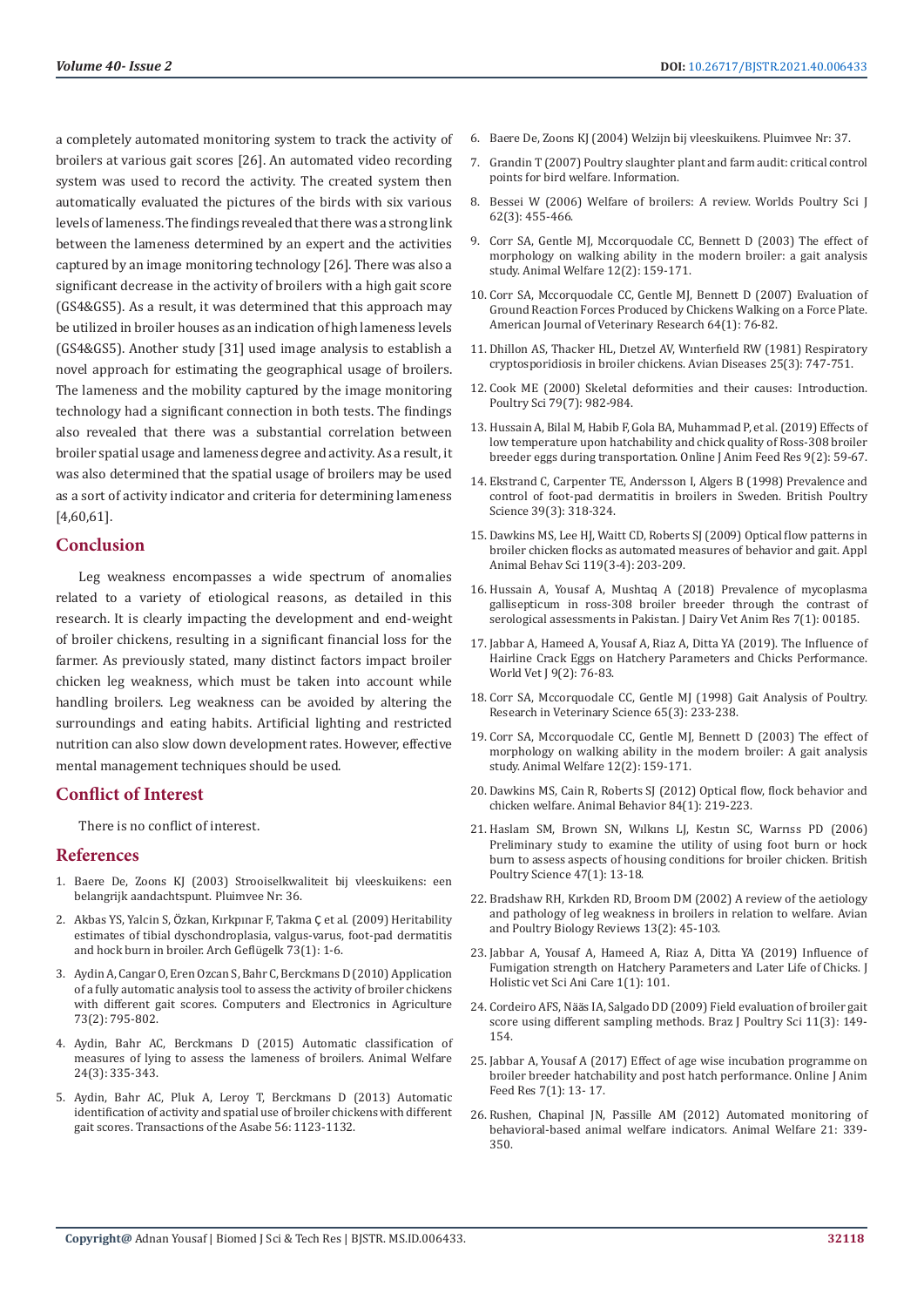- 27. [Julian RJ \(1998\) Growth problems: ascites and skeletal deformities in](https://pubmed.ncbi.nlm.nih.gov/9872578/)  [broilers. Poultry Science 77\(12\): 1773-1780.](https://pubmed.ncbi.nlm.nih.gov/9872578/)
- 28. [Sanotra GS, Lund JD, Ersboll AK, Petersen JS, Vestergaard KS \(2001\)](https://www.tandfonline.com/doi/abs/10.1079/WPS20010006)  [Monitoring leg problems in broilers: a survey of commercial broiler](https://www.tandfonline.com/doi/abs/10.1079/WPS20010006)  [production in Denmark. Worlds Poultry Science Journal 57\(1\): 55-69.](https://www.tandfonline.com/doi/abs/10.1079/WPS20010006)
- 29. [Kestin SC, Gordon S, Su G, Sorensen P \(2001\) Relationships in broiler](https://pubmed.ncbi.nlm.nih.gov/11265995/)  [chickens between lameness, liveweight, growth rate and age. Veterinary](https://pubmed.ncbi.nlm.nih.gov/11265995/)  [Record 148\(7\): 195-197.](https://pubmed.ncbi.nlm.nih.gov/11265995/)
- 30. [Kestin SC, Knowles TG, Tinch AE, Gregory NG \(1992\) Prevalence of leg](https://pubmed.ncbi.nlm.nih.gov/1441174/)  [weakness in broiler chickens and its relationship with genotype. Vet](https://pubmed.ncbi.nlm.nih.gov/1441174/)  [Record 131\(9\): 190-194.](https://pubmed.ncbi.nlm.nih.gov/1441174/)
- 31. [Kjaer JB, Su G, Nielsen BL, Sorensen P \(2006\) Foot pad dermatitis and](https://pubmed.ncbi.nlm.nih.gov/16903463/)  [hock burn in broiler chickens and degree of inheritance. Poultry Science](https://pubmed.ncbi.nlm.nih.gov/16903463/)  [85\(8\): 1342-1348.](https://pubmed.ncbi.nlm.nih.gov/16903463/)
- 32. Su G, Sø[rensen P, Kestin SC \(1999\) Meal feeding is more effective than](https://pubmed.ncbi.nlm.nih.gov/10404674/)  [early feed restriction at reducing the prevalence of leg weakness in](https://pubmed.ncbi.nlm.nih.gov/10404674/)  [broiler chickens. Poultry Science 78\(7\): 949-955.](https://pubmed.ncbi.nlm.nih.gov/10404674/)
- 33. Scahaw (2000) The welfare of chickens kept for meat production, Report of the Scientific Committee on Animal Health and Animal Welfare Brussels, Belgium, European Commission, Health and Consumer Protection Directorate-General.
- 34. [Khan A, Rind R, Shoaib M, Kamboh AA, Mughal GA, et al. \(2016\) Isolation,](https://www.researchgate.net/publication/287109376_Isolation_Identification_and_Antibiogram_of_Escherichia_coli_from_Table_Eggs)  [identification and antibiogram of Escherichia coli from table eggs. J](https://www.researchgate.net/publication/287109376_Isolation_Identification_and_Antibiogram_of_Escherichia_coli_from_Table_Eggs)  [Anim Health Prod 4\(1\): 1-5.](https://www.researchgate.net/publication/287109376_Isolation_Identification_and_Antibiogram_of_Escherichia_coli_from_Table_Eggs)
- 35. Su G, Sørensen P, Kestin SC (2000) A note on the effects of perches and litter substrate on leg weakness in broiler chickens. Poultry Science 79(9): 1259-1263.
- 36. [Sorensen P, Su G, Kestin SC \(2000\) Effects of age and stocking density on](https://www.researchgate.net/publication/12442744_Effects_of_Age_and_Stocking_Density_on_Leg_Weakness_in_Broiler_Chickens)  [leg weakness in broiler chickens. Poultry Science 79\(6\): 864-870.](https://www.researchgate.net/publication/12442744_Effects_of_Age_and_Stocking_Density_on_Leg_Weakness_in_Broiler_Chickens)
- 37. Weeks CA, Kestin SC (1997) Effect of leg weakness on the behaviour of broilers. Proceedings of the 5<sup>th</sup> Poultry Welfare Symposium, Wageningen. The Netherlands, pp. 117.
- 38. [Weeks CA, Danburry TD, Davies HC, Hunt P, Kestin SC \(2000\) The](https://www.researchgate.net/publication/12597109_The_behaviour_of_broiler_chickens_and_its_modification_by_lameness)  [behaviour of broiler chickens and its modifications by lameness. Applied](https://www.researchgate.net/publication/12597109_The_behaviour_of_broiler_chickens_and_its_modification_by_lameness)  [Animal Behaviour Science 67\(1-2\): 111-125](https://www.researchgate.net/publication/12597109_The_behaviour_of_broiler_chickens_and_its_modification_by_lameness).
- 39. Mathan, Jabbar A, Shahnawaz R, Yousaf A, Ahmad F, et al. (2020) Prevalence of Various Poultry Diseases in Different Seasons in District Rawalpindi, Pakistan". EC Veterinary Science 5(9): 87-92.
- 40. Kristensen HH, Aerts JM, Leroy T, Wathes CM, Berckmans D (2006) Modelling the dynamic activity of broiler chickens in response to stepwise changes in light intensity. Appl Animal Behav Sci 101(1-2): 125-143.
- 41. Knowles TG, Kestin SC, Haslam SM, Brown SM (2008) Green Leg disorders in broiler chickens: Prevalence, risk factors and prevention.
- 42. [Mccullagh JJ, Mcnamee PT, Smyth JA, Ball HJ \(1998\) The use of pulsed field](https://europepmc.org/article/med/9851005)  [gel electrophoresis to investigate the epidemiology of staphylococcus](https://europepmc.org/article/med/9851005)  [aureus infection in commercial broiler flocks. Vet Microbiol 63\(2-4\):](https://europepmc.org/article/med/9851005)  [275-281.](https://europepmc.org/article/med/9851005)
- 43. [Lockaby SB, Hoerr FJ, Lauerman LH, Kleven SH \(1998\) Pathogenicity of](https://pubmed.ncbi.nlm.nih.gov/9598581/)  [mycoplasma synoviae in broiler chickens. Veterinary Pathology 35\(3\):](https://pubmed.ncbi.nlm.nih.gov/9598581/)  [178-190.](https://pubmed.ncbi.nlm.nih.gov/9598581/)
- 44. [Weeks CA, Knowles TG, Gordon RG, Kerr AE, Peyton ST \(2002\) New](https://www.researchgate.net/publication/10957081_New_method_for_objectively_assessing_lamenes_in_broiler_chickens)  [Method for Objectively Assessing Lameness in Broiler Chickens.](https://www.researchgate.net/publication/10957081_New_method_for_objectively_assessing_lamenes_in_broiler_chickens)  [Veterinary Record 151\(25\): 762-764.](https://www.researchgate.net/publication/10957081_New_method_for_objectively_assessing_lamenes_in_broiler_chickens)
- 45. Yousaf A, Jabbar A, Rajput N, Memon A, Shahnawaz R, et al. (2019) Effect of Environmental Heat Stress on Performance and Carcass Yield of Broiler Chicks. World Vet J 9(1): 26-30.
- 46. Yousaf A, Jabbar A, Ditta YA (2017) Effect of pre-warming on broiler breeder eggs hatchability and post-hatch performance. J Anim Health Prod 5(1): 1-4.
- 47. [Yousaf A, Jabbar A, Laghari IH, Abbas M \(2017\) Effect of incubation](https://www.researchgate.net/publication/323132675_Effect_of_Incubation_Duration_on_Broiler_Breeder_Eggs_Hatchability_and_Post-Hatch_Performance) [duration on broiler breeder eggs hatchability and post-hatch](https://www.researchgate.net/publication/323132675_Effect_of_Incubation_Duration_on_Broiler_Breeder_Eggs_Hatchability_and_Post-Hatch_Performance) [performance. J Anim Health Prod 5\(4\): 127-131.](https://www.researchgate.net/publication/323132675_Effect_of_Incubation_Duration_on_Broiler_Breeder_Eggs_Hatchability_and_Post-Hatch_Performance)
- 48. [Yousaf A, Rajput N, Memon A, Naz Jagirani G, Shahnawaz R, et al. \(2019\)](https://www.researchgate.net/publication/330673099_Effect_of_hatch_window_upon_intestinal_development_Chick_quality_Post_hatch_performance_according_to_Ross-308_broiler_breeder_age) [Effect of hatch window upon intestinal development, chick quality, post](https://www.researchgate.net/publication/330673099_Effect_of_hatch_window_upon_intestinal_development_Chick_quality_Post_hatch_performance_according_to_Ross-308_broiler_breeder_age) [hatch performance according to Ross-308 broiler breeder age. Online J](https://www.researchgate.net/publication/330673099_Effect_of_hatch_window_upon_intestinal_development_Chick_quality_Post_hatch_performance_according_to_Ross-308_broiler_breeder_age) [Anim Feed Res 9\(1\): 26-32.](https://www.researchgate.net/publication/330673099_Effect_of_hatch_window_upon_intestinal_development_Chick_quality_Post_hatch_performance_according_to_Ross-308_broiler_breeder_age)
- 49. Yousaf A, Rubab F, Shahnawaz R, Jamil T, Iqbal T, et al. (2016) Impact of semen quality of Aseel chicken on induced molting. Online J Anim Feed Res 6(6): 130-132.
- 50. Verma SD (2006) Mycotoxins affect bone structure and leg weakness. World Poultry, p. 11.
- 51. Yousaf A, Shahnawaz R, Jamil T, Mushtaq A (2018) Prevalence of coccidiosis in different broiler poultry farms in Potohar region (distract Rawalpindi) of Punjab- Pakistan. J Dairy Vet Anim Res 7(3): 87-90.
- 52. [Vestergaard KS, Sanotra GS \(1999\) Relationships between leg disorders](https://pubmed.ncbi.nlm.nih.gov/10097343/) [and changes in the behaviour of broiler chickens. Vet Record 144\(8\):](https://pubmed.ncbi.nlm.nih.gov/10097343/) [205-209.](https://pubmed.ncbi.nlm.nih.gov/10097343/)
- 53. Webster AJE (1995) A cool eye towards eden. Oxford, Blackwell Science, USA.
- 54. [Rousing TM, Bonde, Sorensen JT \(2000\) Indicators for the assessment of](https://www.cabdirect.org/cabdirect/abstract/20003014367) [animal welfare in a dairy cattle herd with a cubicle housing system. In](https://www.cabdirect.org/cabdirect/abstract/20003014367) [Improving Health and Welfare in Animal Production, p. 37-44.](https://www.cabdirect.org/cabdirect/abstract/20003014367)
- 55. Yousaf A (2016) Impact of gender determination through vent sexing on Cobb-500 broiler performance and carcass yield. Online J Anim Feed Res 6(6): 125-129.
- 56. Yousaf A, Tabasam MS, Memon A, Rajput N, Shahnawaz R, et al. (2019) Prevalence of ascaridia galli in different broiler poultry farms of potohar region of rawalpindi-pakistan. J Dairy Vet Anim Res 8(1): 71-73.
- 57. [Sullivan TW \(1994\) Skeletal problems in poultry: Estimated annual cost](https://pubmed.ncbi.nlm.nih.gov/8072932/) [and descriptions. Poultry Sci 73\(6\): 879-882.](https://pubmed.ncbi.nlm.nih.gov/8072932/)
- 58. [Thapa BR \(2004\) Detection of avian leukosis virus subgroup j in chicken](https://pubmed.ncbi.nlm.nih.gov/15223566/) [flocks from Malaysia and their molecular characterization. Avian Pathol](https://pubmed.ncbi.nlm.nih.gov/15223566/) [33\(3\): 359-363.](https://pubmed.ncbi.nlm.nih.gov/15223566/)
- 59. Cangar, Cardinaels OS, Everaert N, Keteleare B De, Bahr C (2009) A study on the cause and effect of lameness on broiler chickens. In Proc Joint Intl Agric Conf: Precision Livestock Farming.
- 60. [Garner JP, Falcone C, Wakenell P, Martın M, Mench JA \(2002\) Reliability](https://pubmed.ncbi.nlm.nih.gov/12195794/) [and validity of a modified gait scoring system and its use in assessing](https://pubmed.ncbi.nlm.nih.gov/12195794/) [tibia dyschondroplasia in broilers. British Poultry Science 43\(3\): 355-](https://pubmed.ncbi.nlm.nih.gov/12195794/) [363.](https://pubmed.ncbi.nlm.nih.gov/12195794/)
- 61. Kristensen HH, Perry GC, Prescott NB, Ladewig J, Ersboll AK (2006) Leg health and performance of broiler chickens reared in different light environments. British Poultry Science 47(3): 257-263.